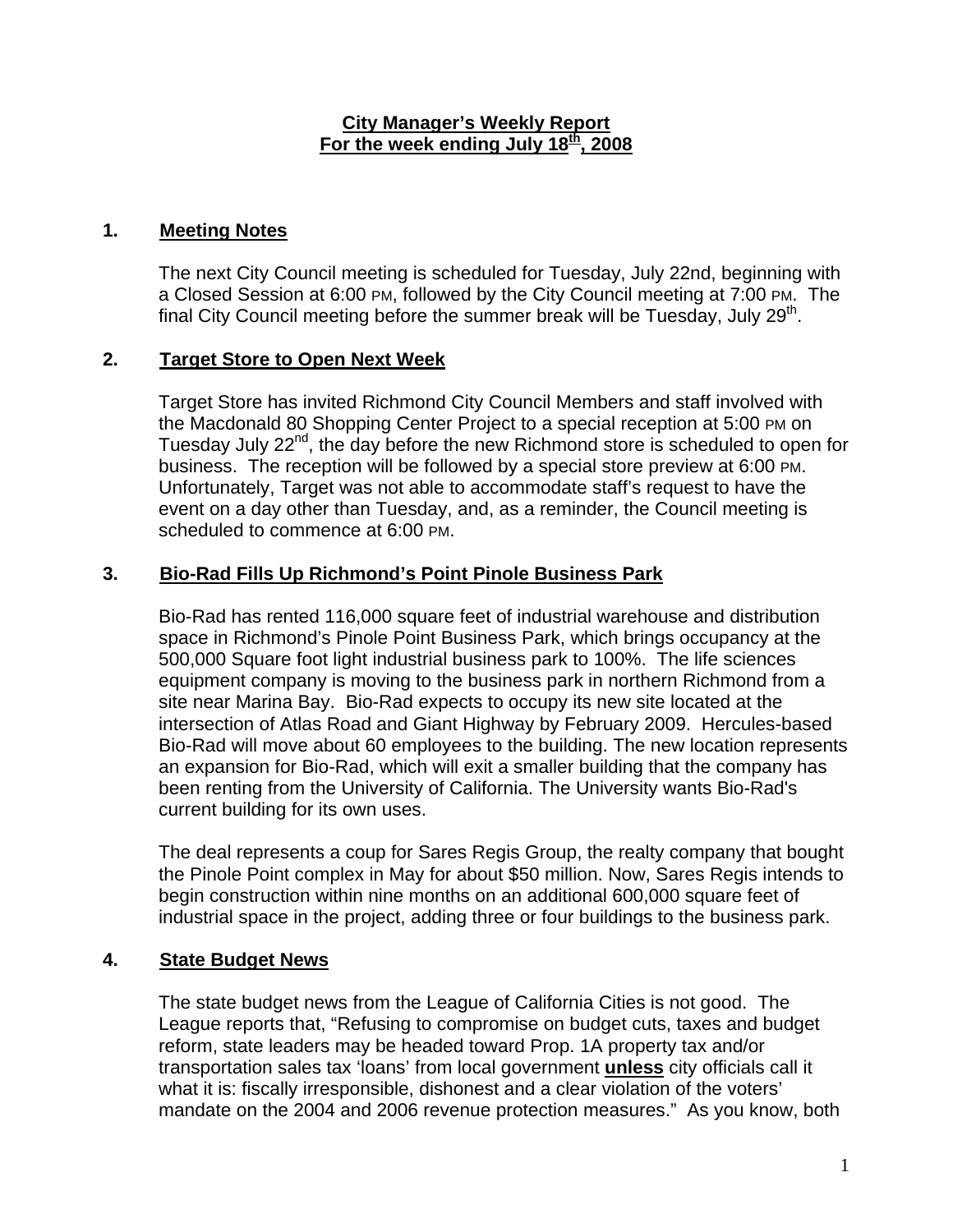Proposition 1A in 2004 (property tax protection) and Proposition 1A in 2006 (transportation funding protection) contain provisions for "loans" from local government and transportation if the Governor declares a "severe state fiscal hardship."

The League is encouraging City officials to continue to actively communicate a message to legislators that:

- Borrowing local and transportation funds is **fiscally irresponsible** and simply deepens the structural deficit.
- The voters made it clear in both 2004 (84 percent mandate) and 2006 (77 percent mandate) that they **oppose taking local and transportation funds again.**
- The current situation is not a "severe state fiscal hardship"—state leaders already have two balanced budgets to consider that do not raid local or transportation funds.
- The state should balance its budget with state funds  **not local dollars that are critical to local services.**

We will continue to keep you informed. In addition, the League of California Cities' website ([www.cacities.org](http://www.cacities.org/)) is an excellent way to monitor state budget impacts on cities.

#### **5. Surveillance Camera Project Update**

As of 10:00 AM today, the City's contractor for the surveillance camera project, ADT, is now "substantially complete" with the construction phase of the project. The system now has 34 cameras recording in dispatch, and all camera shots, angles and focus have been approved by the multi-department city team. The project is now moving into the programming and testing phase, with operational analytics scheduled for completion by August 6th.

#### **6. Boards and Commissions Policy Manual and Administrative Clean-Up**

The City Clerk's office distributed a first draft of the Boards and Commissions Policy Manual to the City Council for review and comment on June  $30<sup>th</sup>$ . The final version of the Manual is scheduled to be completed by September 1, 2008.

In addition, the City Attorney's Office completed the first draft of an ordinance to address term limits and absences for all commissions. Following a review by the Clerk and the Attorney's offices, the first reading of this ordinance is scheduled to be placed on the September 2<sup>nd</sup> City Council meeting agenda.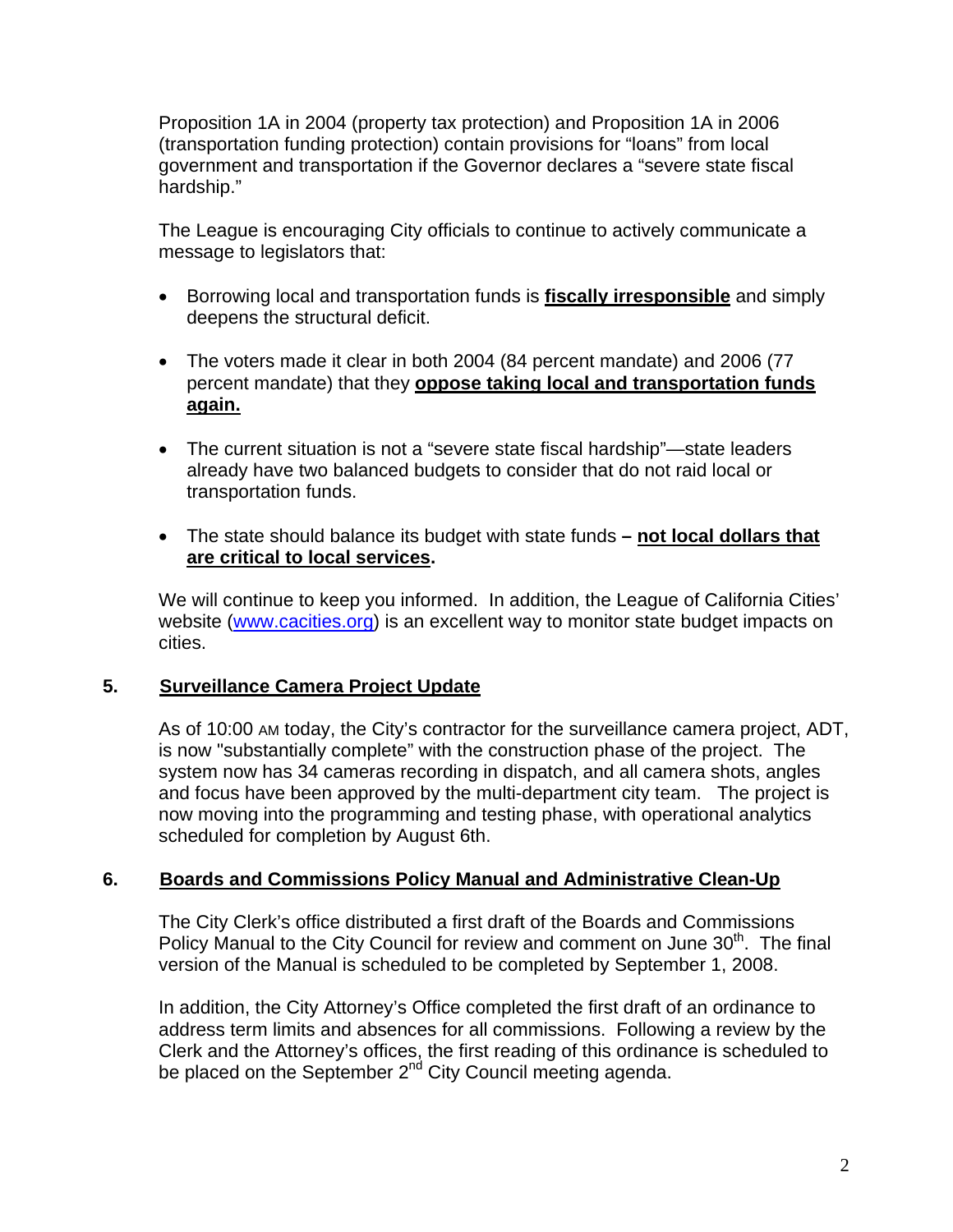### **7. November Election Update**

The filing period to obtain and file nomination documents for potential candidates for the City's Municipal Election in November opened at 8:30 AM on Monday, July 14<sup>th</sup>. Seven nomination packets have been issued. In addition to the election for Councilmembers, there will be a ballot measure to propose "The Business License Act", which is the result of a resident petition drive. The filing period closes on Friday, August  $8<sup>th</sup>$ , but will extend to Wednesday, August 13<sup>th</sup> if an incumbent does not file by August 8<sup>th</sup>. The County Elections Department will assign letters to local measures on August 11<sup>th</sup>, and the Secretary of State will conduct a random draw at 11:00 AM on August  $14<sup>th</sup>$  to determine candidates' positions on the ballot.

As you may recall, in 2003 the City Council adopted Ordinance No. 18-03 N.S. for matching funds for candidates, but the provisions were not funded due to budget constraints. These matching fund provisions are now included in the City's FY 2008-09 City Clerk Department operating budget. A procedure for administration of matching funds was developed in conjunction with the City Clerk's office and the Finance Department, and is included in the nomination packets. The procedure outlines the amount of funds that a candidate must receive to qualify for matching funds. The maximum allocation per candidate per election is \$25,000.

# **8. "AGENDA PLUS" Agenda Management System Upgraded**

Although not necessarily visible to Councilmembers or members of the public, the "Agenda Plus" agenda management system has been updated, and will soon be used for Standing Committees as well as Council meetings. The system continues to function very well and has reduced the annual cost of agenda packet preparation by \$25,000. It also makes public access to agenda reports through the City's website far more convenient.

#### **9. Update on U.S. Youth Games**

The U.S. Youth Games commenced in Oakland on Wednesday, July 16<sup>th</sup>. The Opening Ceremony was a special event where the youth were inspired by speeches from two previous Olympians, Marilyn King and Eddie Hart. In his opening, Oakland Mayor Ron Dellums made special note of the attendance by representatives of the City of Richmond. As of today (Friday, July 18<sup>th</sup>), the Richmond soccer players have beaten teams from Oakland, California and Newark, New Jersey, and are a strong contender for the gold medal. The chess team won the silver medal, and we are eagerly awaiting the results of the remaining competitions.

#### **10. Firefighter Trainee Written Exam**

On Thursday, July 17<sup>th</sup> and Friday, July 18<sup>th</sup>, the Human Resources Department administered the firefighter trainee written exam to approximately 600 individuals at the Point Richmond Days Inn. There were originally 719 applicants signed up for